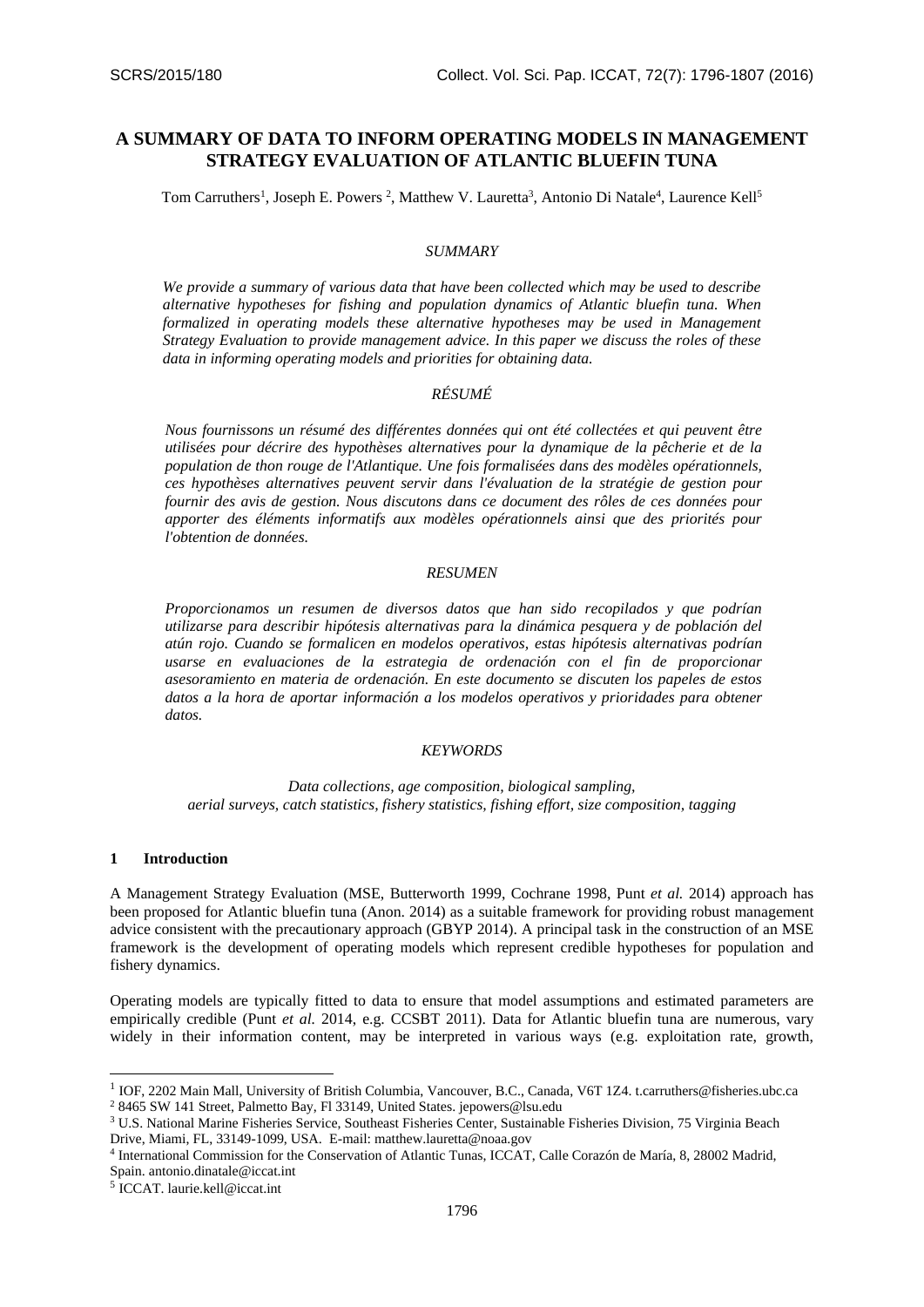movement) and often various data types provide contrasting information about fleet and population dynamics. For example, size composition data and catch rate indices may provide different inferences regarding stock depletion. A range of operating models may be developed based on the types of data used to fit the model and the way in which the model interprets these data. A precursor to discussions about how data should be used by operating models is a metadata summary that outlines the types of data that have been collected for Atlantic bluefin tuna. In this paper we summarize these data and describe their potential role in the development of operating models. We also describe an interim solution to operating model development in which a preliminary operating model is established rapidly from data that are freely available, after which the model may be refined as additional data become available.

Since operating models for Atlantic bluefin tuna must be able to represent hypotheses regarding spatio-temporal distribution and stock mixing (Kell *et al.* 2011, Arrizabalaga *et al.* 2014, Fromentin and Lopuszanski 2014) a suitable operating model must include spatial and seasonal structure. The 2015 bluefin tuna data preparatory meeting identified eight large marine areas for disaggregation of bluefin tuna data that may be used to model spatial dynamics (**Figure 1**, ICCAT 2015a). Concerns have been expressed about the appropriateness of these spatial definitions for calculating standardized CPUE indices for the Japanese longline fleet however (Kimoto *et al.* 2015). We also identify four subyear temporal definitions that may approximate the spatial distribution of bluefin tuna within model years:

(subyear 1)  $1^{st}$  January –  $15^{th}$  March, (subyear 2)  $16<sup>th</sup> March - 15<sup>th</sup> May,$ (subyear 3)  $16^{th}$  May  $- 15^{th}$  July, (subyear 4)  $16<sup>th</sup>$  July –  $31<sup>st</sup>$  December.

In the remainder of this document we refer to this spatial and temporal structure by 'area' and 'subyear'. A preliminary operating model (Modifiable Multi-stock Model, or 'M3') is under development (presented in Carruthers *et al*. *(2016, in press)* which is to be fitted to the various data discussed in this paper. From herein we refer to this as the 'operating model'.

### **2 Data and their role in preliminary operating models**

A coarse description of Metadata to support bluefin tuna operating model development is presented in **Table 1**.

#### *2.1 CPUE indices*

The operating model for Atlantic bluefin tuna is intended to be fitted to standardized catch rate data at the resolution of area and subyear. Providing relative abundance data at this resolution anchors the estimation of movement to only those scenarios that maintain a credible spatial distribution of vulnerable biomass. Models that include only annual indices have no such constraint and can predict movement and spatial distribution from tagging data that are not credible given fishery catch rate data (for example an absence of fish where observed seasonal catch rates are substantial).

It follows that when fitting spatial models, the value of relative abundance indices at the same resolution as estimated movements can be very high. Previous simulation evaluations have shown that reliable estimation of spatial distribution can be obtained from only spatial catch rate data and characterizing this reliably is a primary concern for the estimation of variables of management interest such as stock depletion and MSY reference points (Carruthers *et al.* 2011b). The same spatial catch rate data can also provide additional information about age- or size-specific movement if fleets have varying size selectivities. Since these indices constrain movement estimation to observed spatial distributions, the information content of electronic tagging can be used to explore additional characteristics of movement such as temporal variability or different movement of juvenile and mature fish. Since commercial catch rate data are generally reported at a sufficient temporal and spatial resolution to produce these indices at the scale of area and subyear, a relatively large quantity of information about spatial distribution is provided to the operating model with no additional data collection requirements.

The Japanese longline and US longline are important standardized indices for fitting operating models due to their relatively wide spatial and temporal coverage in mixing areas of the North Atlantic. A proposed US-Canadian combined longline index may provide additional continuity over a wider spatial range that covers the range of the population in the West Atlantic Ocean (Lauretta *et al.* 2015, SCRS-2015-171). In the Mediterranean, Moroccan, Portuguese, Spanish and Italian trap catch rate data may be used to provide indices for eastern and western areas. While these indices are a priority for operating model development, the calculation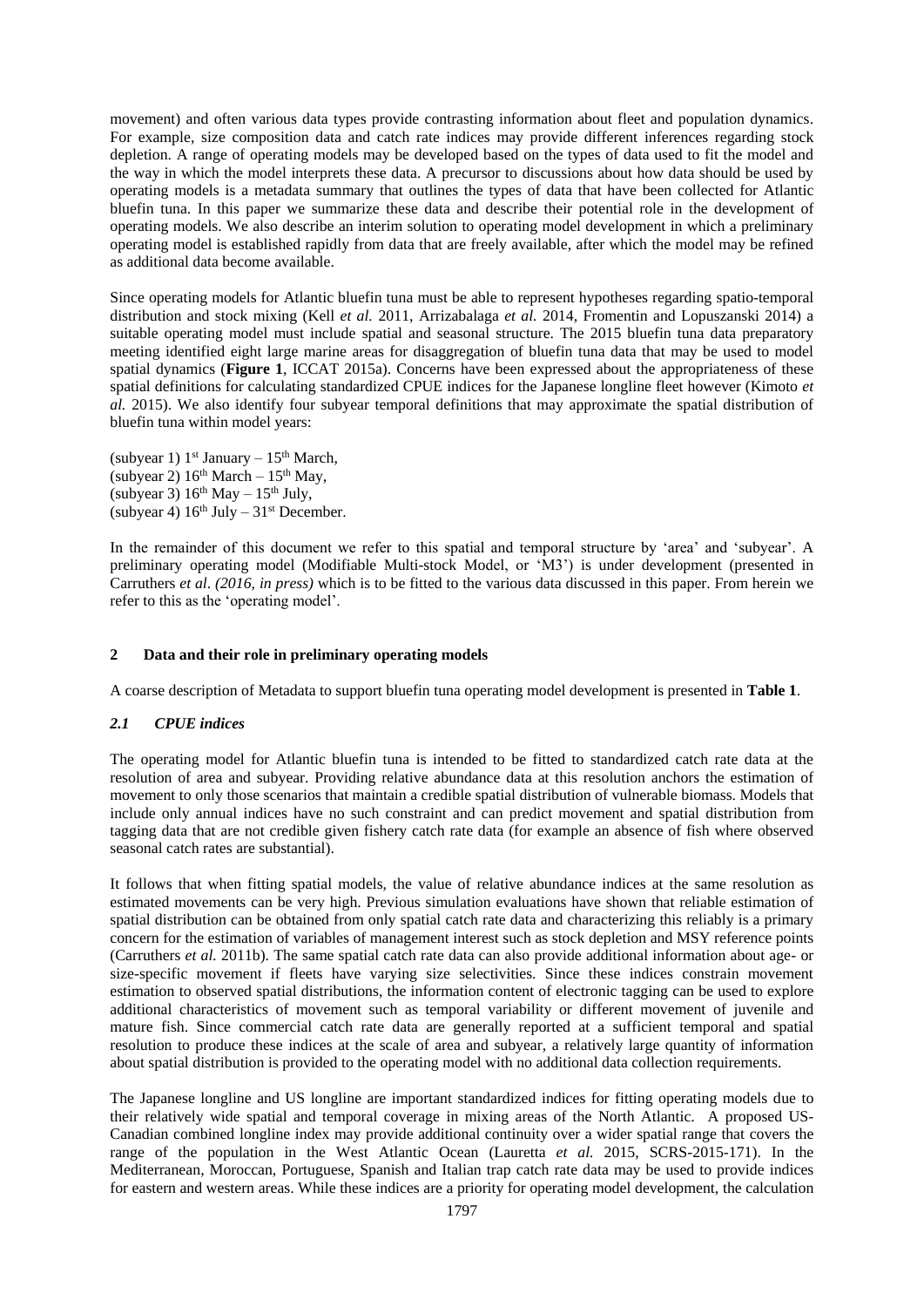and testing of standardizing catch rates can be time intensive. We propose an interim solution in which freely available data, requested and organized by ICCAT, are used in preliminary operating models which are later updated with standardized indices. The most relevant data in this regard are the nominal (non-standardized) Task II catch and effort data, much of which is available at the temporal resolution of day and spatial resolution of 5x5 degree ocean square (ICCAT 2015b) consistent with the defined areas. These data do not include covariates that can be used to account for shifts in fishing practices that are typically included in catch rate standardization. Effects of spatial expansion and contraction may still be accounted for (e.g. Ahrens and Walters 2005; Carruthers *et al.* 2011a).

For a number of reasons, catch rate indices may not be linearly related to true changes in vulnerable biomass and may decline faster (hyperdepletion) or slower (hyperstability) than vulnerable biomass. Scenarios that incorporate hyperstability and hyperdepletion may be important for fitting operating models to historical relative abundance indices and also proposing observation models for MSE.

## *2.2 Larval indices*

Recent papers have suggested that indices derived from larval surveys may be closely correlated with stock assessment predictions of spawning stock biomass (SCRS/2015/035). Larval surveys have been carried out in the Gulf of Mexico (1977-2013) and more recently the western Mediterranean (2001-2005, 2012-2013). It is possible that the operating model could be fitted to these indices under the assumption they are representative of trends in spawning stock biomass in spawning areas. If used in this way, these indices can be expected to strongly influence model predictions of trends in spawning stock biomass (since their interpretation is not contingent on estimates of selectivity and movement). Adding indices of spawning stock biomass may also indirectly inform age-based movement, maturity and selectivity of fishing in spawning areas.

# *2.3 Catches*

The operating model predicts exploitation rate at the scale of subyear and area. It follows that catches are required at this scale and a fleet must be assigned to all catches (this may be an umbrella 'other' fleet of general size selectivity). In order to meet custom subyear definitions above it may be necessary to manually raise Task II catches for subyears and areas to sum to total reported landings.

Catch data are generally the only source of scale in stock assessments: if catches are reported in kilograms the estimates of MSY, catch recommendations and the estimate of current biomass will be a number 1000 times larger than the same catches reported in metric tonnes. It follows that consistent bias in catches across a time series (for example consistent 25% underreporting of catches) has no effect on estimates of stock depletion and fishing mortality rate and therefore is ignorable when specifying operating models (for which scale is not important unless a specific catch recommendation is to be considered). However temporal patterns in bias in catches can be significant (for example significant reductions in illegal, unreported and unregulated fishing of the eastern stock after 2008, ICCAT 2014b) and may provide contrasting view of historical stock trends and exploitation rate (e.g. Carruthers *et al.* 2015a). It follows that scenarios for catch underreporting (and related quantities such as dead discarding) could be used as alternative hypotheses that may be represented by operating models.

In terms of MSE results and selection of management procedures, a potentially more important issue is the level of bias in future observations of catches that is simulated in the management strategy evaluation. Carruthers *et al.* (2015b) found bias in catches to be amongst the most influential of observation processes determining the performance of management procedures. In their study, catch observation bias was often much stronger determinant of MP performance than current stock depletion or historical trend in exploitation rate (estimated by the fitted operating models potentially arising from historical biases in catches). It is therefore important to carefully consider plausible scenarios for biases in reported catches in the future.

## *2.4 Catch compositions*

Currently the operating model is intended to be fitted to length sample data provided to ICCAT (Task II size). The majority of these data are reported at a sufficiently fine spatial and temporal resolution to be aggregated to the subyear and area definitions of the operating model. These data are the primary source of information regarding the size-selectivity of fishing. The representativeness of these data, their spatial-temporal coverage and the contribution to exploitation of the associated fleets is likely to determine how fleets are defined in the operating model.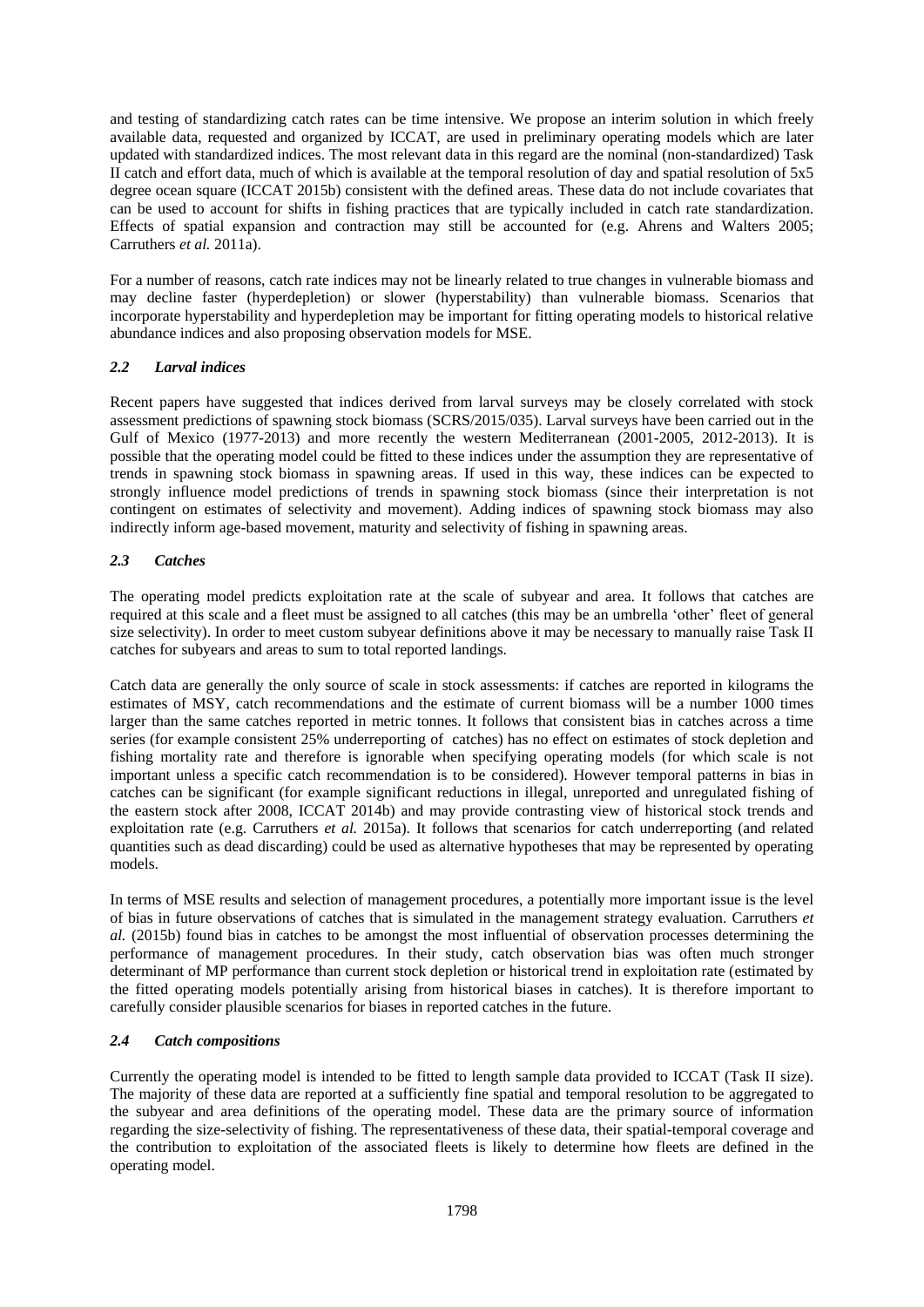A fleet in the operating model represents a distinct size selectivity of substantial exploitation rate. The purpose of including fleet heterogeneity in the operating model is to accurately characterize patterns in the exploitation of size classes in order to best estimate quantities of interest such as stock status and fishing mortality rate at maximum sustainable yield. Each fleet in the operating model must have paired observations of catch and an index of fishing mortality rate *I* (catch divided by a standardized index of abundance) by area and subyear. Each fleet must also have some size composition data. The catches of fleets that do not have both composition data and a standardized index of fishing mortality rate must be aggregated with catches of a fleet of similar size selectivity (that does have both composition data and an index of fishing mortality rate). This relatively strict constraint ensures that the model does not require the estimation of a very large number of fishing mortality rate parameters (e.g. up to 12,480 free *F* parameters estimated for an eight area model, with four subyears, 65 historical years of exploitation and 6 fleets). By including an index of fishing mortality rate, just one catchability parameter *q* is estimated per fleet:  $F=qI$  (e.g. 6 *q* parameters as opposed to 12,480 *F* parameters)

Due to the computational overhead, it is not possible to model the large number of flag and gear combinations recorded by ICCAT which have caught bluefin tuna historically. However it is relatively straightforward to aggregate fleets of similar size selectivity for model fitting and then predict expected individual catch rates *posthoc*. This allows for parsimonious operating models (avoid including many fleets) while retaining predictive capacity for catch rates of individual fleets which may be a critical component of stakeholder utility.

A persistent issue in the fitting of integrated stock assessment models is the correct weighting of various sources of data (Candy 2008, Francis 2011, Maunder and Punt 2013). This is particularly applicable to size composition data that can often dominate the global objective function due to the number of observations and likelihood functions that are typically assumed for these data (e.g. a multinomial observation model). By fitting to lengthcomposition data we bypass many of the issues associated with deriving age of fish from length data but do not avoid problems associated with overweighting composition data due to incorrectly accounting for nonindependence among observations. For example bluefin tuna are observed to school in size mono-specific groups and hence multiple observations of length from a fishing set may in fact represent a single independent length observation. It may be the case that operating model results are sensitive to specification of this 'effective sample size'. It follows that various scenarios for fleet aggregation and effective sample size may be considered as alternative hypotheses to be represented by operating models in future MSEs.

## *2.5 Conventional tagging data*

Conventional tagging data provide valuable information about the range of movements that are possible for Atlantic bluefin tuna and provide a basis for formulating alternative hypotheses about movement. Conventional tagging data have been used in previous bluefin tuna assessment models to estimate fishing mortality rates (and hence abundance) by quarter and area (MAST, Taylor *et al.* 2011). These approaches have assumed a prior for reporting rate that is constant over time, space and among fleets. There is however evidence that reporting rates vary in time, space and among fleets by factors as great as 500 (Carruthers *et al.* 2011, Carruthers and McAllister 2010, Hillary *et al.* 2008). Similarly large disparities between predicted catches and tag recapture probabilities can be expected if these variable reporting rates are not accounted for.

A fleet specific prior for reporting rate may be prescribed (e.g. Carruthers and McAllister 2010). The principal problem with this approach is that these reporting rate estimates are generally sensitive to alternative assumptions and can be as much as 1/3 or 3 times base-case estimates. While the difference between a reporting rate prior mean of 1/1000 or 3/1000 may not seem large, in relative terms this is highly uncertain and consistent with predictions of catches and abundance that differ by a factor of 3.

It is possible to estimate reporting rates by fleet inside the operating model but since these are confounded with recapture probability these data may only weakly inform abundance. This would not be a serious problem if the computational overhead associated with conventional tagging data was small. However it can be as large as 10 times the total number of other calculations slowing estimation speed by a similar margin (more so if reporting rates are estimated). An operating model of 4 subyears, 65 historical years, 8 areas and 6 fleets requires the calculation of approximately ~14M recapture probabilities in addition to the likelihood calculation for recaptured tags.

Many tags have been recaptured by observer programs for which it may be assumed that reporting rates are 100%. In order to retain information regarding recapture probability (and hence abundance) it is possible to fit to only observer tag recapture data and provide post-hoc estimates of reporting rates (also observed versus predicted recaptures) for the various commercial fleets.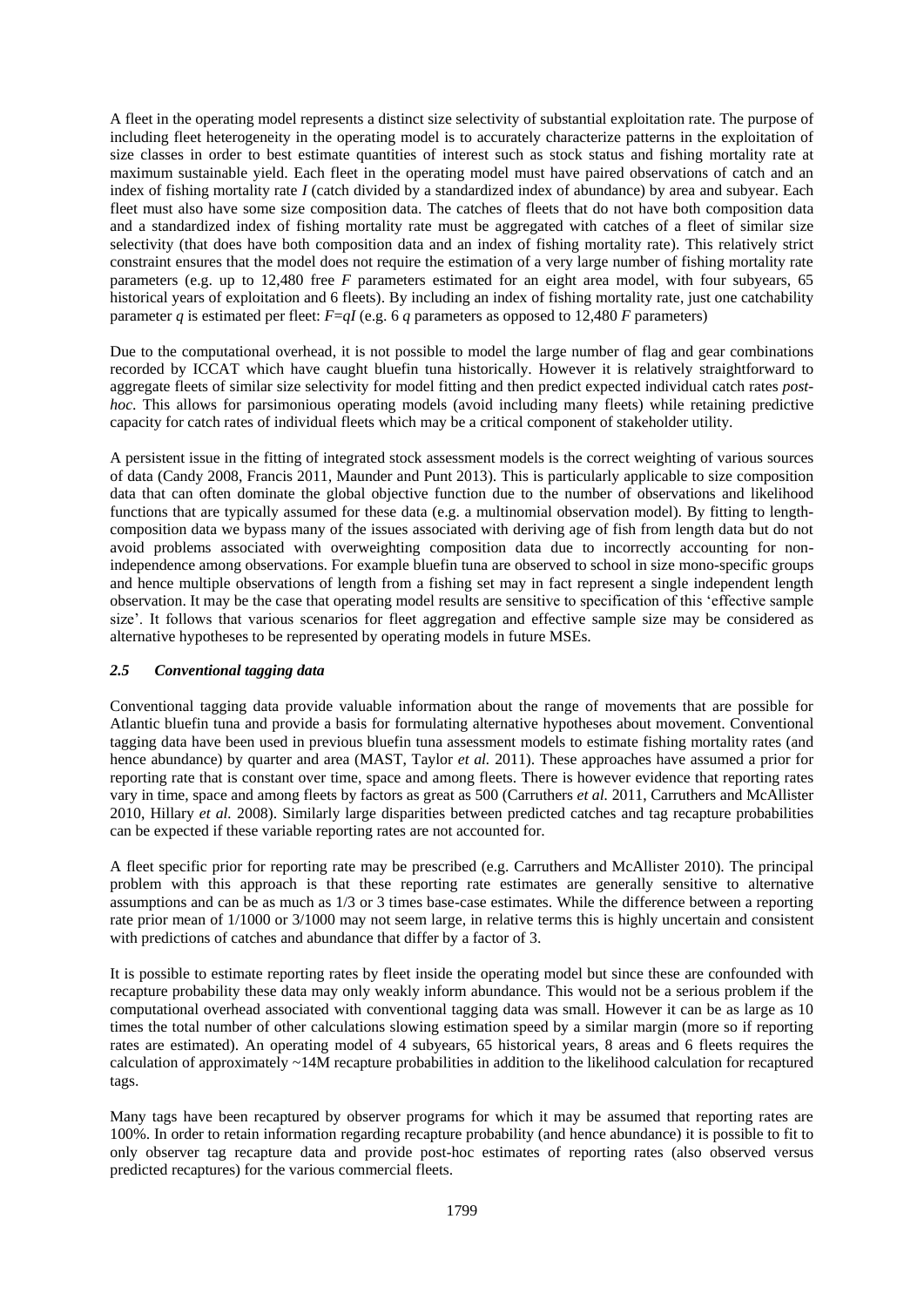The preliminary version of the operating model is designed to use conventional tagging data to identify the range of possible bluefin tuna movements and also provide information about possible shifts in growth rate of bluefin tuna. The latter is a novel use of conventional tagging data in the context of integrated stock assessment. It has been hypothesized that as exploitation rates increase there should be a shift in the size composition of the modelled population due to the attrition of faster growing individuals (Walters and Martell 2004). Traditional length-based assessments (e.g. MULTIFAN-CL, Fournier *et al.* 1998) have not accounted for this phenomenon and instead, renew the distribution of growth types in each cohort as it ages, irrespective of the level of exploitation. In contrast, a cohort may start with a normal distribution of maximum length among individuals which becomes strongly positively skewed as larger fish are preferentially removed from a cohort (perhaps at high exploitation rates, older fish would belong to the very lower tail of the unfished distribution of maximum length). Simulation studies indicate that estimates of fishing mortality rates from models that do not account for this phenomenon could be strongly positively biased (as much as 3 times that of true fishing mortality rate, C. Walters and A. Hordyk, personal communication).

The operating models under development include a dynamic inverse age-length key that accounts for attrition of faster/larger growth type groups in order to investigate this potentially important source of model misspecification (SCRS/2015/179). Conventional tagging data could provide a valuable empirical validation of shifts in growth rate predicted by the model since each observation of a release and recapture provides an estimate of the growth parameters (e.g. Walters and Essington 2010). Given it may strongly impact estimates of stock status and productivity, growth type attrition may be considered an important alternative hypothesis to be captured in Atlantic bluefin tuna operating models.

## *2.6 Surgically implanted archival tags*

Surgically implanted archival tags (SI tags, e.g. Walli *et al.* 2009, LPRC 2015) provide detailed tag track information and have been included in previous spatial population models to predict both movement and exploitation rates (Taylor *et al.* 2011). While reporting rates of archival tags are generally much higher than conventional tags (due to larger rewards for reporting archival tags), uncertainty over reporting rates and postrelease mortality rate still complicates their use in the estimation of exploitation rate. SI tags could be used (1) to estimate exploitation rate and abundance with some assumption about reporting rate, (2) to estimate only recapture probabilities of tags reported by fleets of known reporting rate (e.g. observer fleets), (3) to estimate only movement assuming that releases and recaptures are independent of fishing (similarly to PSAT tags).

# *2.7 Pop-off Satellite Archival Tags (PSATs)*

The primary source of information regarding movements from model areas to model areas among subyears comes from PSAT tags (Block *et al.* 2005, Lutcavage *et al.* 2012, Cermeno *et al.* 2015). The operating model includes these data formatted into separate subyear segments (i.e. has the fields 'year-from', 'area-from', 'areato', 'subyear-from', 'age-from').

The majority of PSAT tags do not have a definite stock of origin (SOO) (they were not tagged in a spawning area or ocean area specific to a single stock). In such cases it is not clear how to weight these data such that information about movement can be correctly attributed to stock. Determining SOO (or SOO weights) may be undertaken prior to model fitting based on other SOO data. Alternatively this calculation can occur inside the model using the relative likelihood of SOO based on either (1) the model predicted composition of stocks in the areas of a tag track (as in MAST, Taylor *et al.* 2011) or (2) the predicted likelihood of tag track movements given estimated movement parameters of stocks. Both methods that occur inside the model can be expected to be unreliable since they are likely to lead to estimated movements that best divide the tags of unknown SOO (i.e. they can be expected to underestimate stock mixing simply due to the likelihood weighting). This potential source of bias should be simulation tested. The way in which SOO is assigned to PSAT tags may impact estimates of spatial distribution and movement and hence management reference points, and could be considered as alternative scenarios for operating models.

It may be possible to estimate spatial distribution of bluefin tuna in the absence of PSAT data using simplified spatial models that do not attempt to characterize the full range of movement among areas (e.g. the gravity models of Carruthers *et al.* (2011) and MAST Taylor *et al.* (2011)). However PSAT data contain vital information for evaluating alternative movement hypotheses such as age-based movement and temporally variable movement and their collection is a priority for operating model development.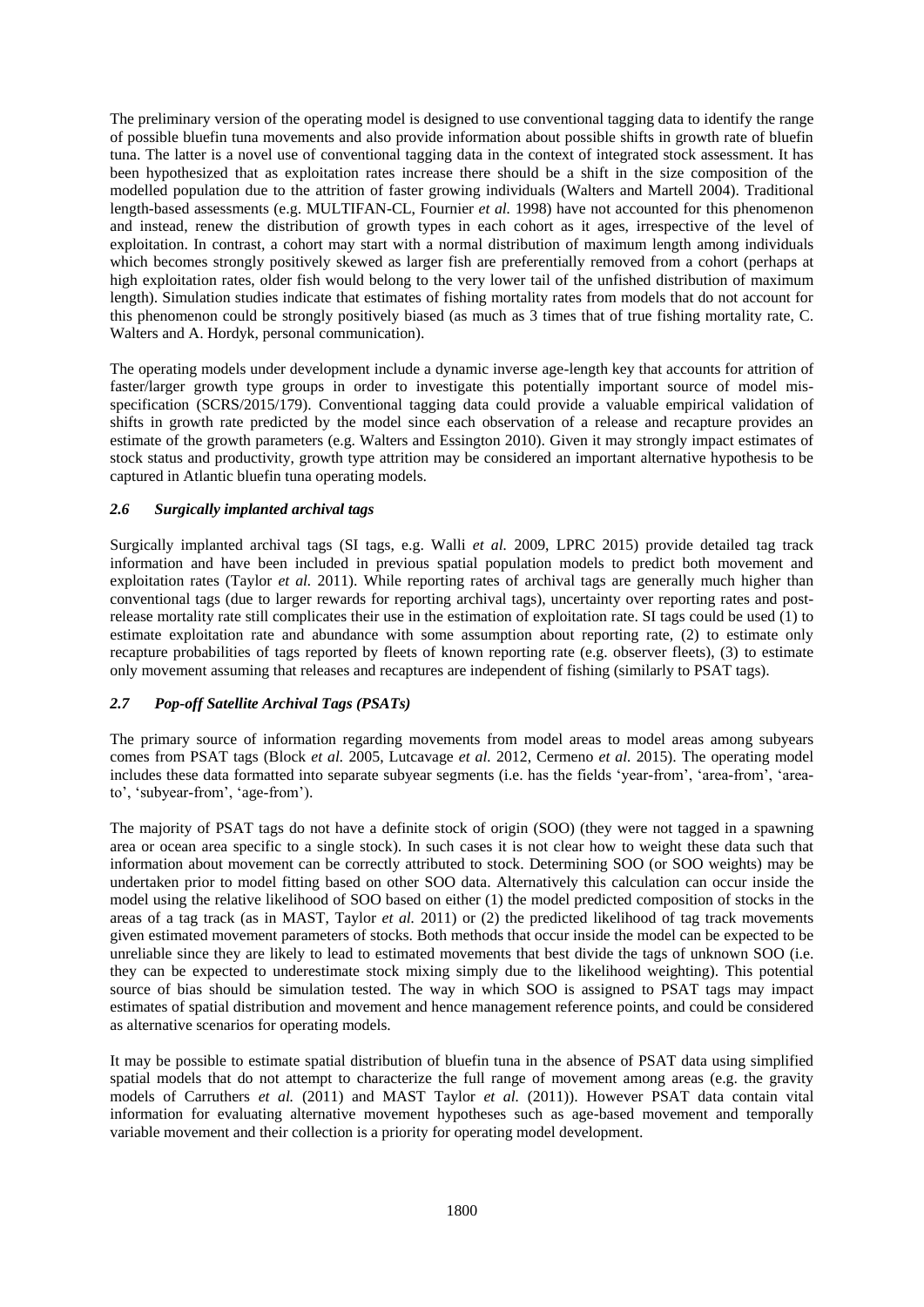### *2.8 Otolith microchemistry*

It is generally not possible to estimate stock size and mixing using a multi-stock model without external data regarding stock of origin: without these data the magnitudes of the various stocks are confounded. Previous multi-stock models such as MAST have used otolith microchemistry data as the primary source of information regarding stock of origin (e.g. Rooker *et al.* 2008, Rooker *et al.* 2014). The challenge is processing microchemistry data at the resolution of subyear and area. While these data have been gathered in all of the areas of the operating model, they have not been processed at this resolution and only exist from 2005 onwards (i.e. Rooker *et al.* 2008)

Given that ICCAT data are already freely available that can be used to characterize trends in abundance, catch compositions and spatial distribution, data that provide information about stock of origin are arguably the most important for fitting a preliminary bluefin tuna operating model (after which other data sources can be refined).

## *2.9 Otolith shape analysis*

Otolith shape analysis is an alternative approach for characterizing stock mixing which is both cheaper than micro-chemical analysis and also non-destructive. The method has been compared with traditional microchemical analysis and shows promise, achieving similar accuracy (SCRS/P/2015/004). Further detail on the approach is summarized in the report of the 2015 data preparatory meeting (ICCAT 2015a). Similar to other data that provide information regarding stock of origin, these data are particularly valuable in the early stage of operating model development.

### *2.10 Single nucleotide polymorphism (SNP)*

SNP data provide another basis for assigning individuals to stock of origin and have been collected for both mixing areas in the Atlantic and spawning areas in the Gulf of Mexico and Mediterranean. The most recent SNP analyses (e.g. SCRS/2015/048) have made use of a larger number of genetic markers and have demonstrated an ability to accurately determine sub-stock structure such as spawning area (e.g. Gulf of Mexico, Balearic Sea, Strait of Sicily and Levantine Sea). It follows that SNP data could provide the necessary empirical basis for formalizing hypotheses that have been proposed for sub stock structure (e.g. Kell *et al.* 2011, Fromentin and Lopuszanski 2014), particularly for the Eastern stock that is thought to have spawning areas in western, central and eastern Mediterranean.

An ongoing challenge for operating model development is generating model datasets that can inform a model with more than one Mediterranean sub-stock. In principle this is possible if SNP data can be used to quantify fractions of individuals in each sub-stock in sub-areas of the Mediterranean and there are sufficient electronic tags (that can be assigned to each Mediterranean sub-stock) to estimate movement. Such data would still have to be provided at the resolution of subyear and area after which they may be too sparse to be considered a reliable characterization of sub-stock structure.

#### *2.11 Other genetics data*

Coupled with electronic tagging data, older genetic studies based on microsatellites (Carlsson *et al.* 2007) and mitochondrial DNA (Boustany *et al.* 2008) provided early confirmation of the broad east-west stock structure. It is not clear whether these data could be processed at the level of subyear and area in order to inform operating models. However this may be worth pursuing since these data broaden the temporal range of data on SOO.

Another potential for obtaining abundance information is close-kin analysis to estimate the spawning stock abundance (Bravington *et al.* 2013). This provides the potential for genetic mark recapture experiments to estimate absolute abundance, mortality rates or migration, addressing directly some of the key uncertainties in BFT assessments. In particular the close-kin analysis could provide a fishery-independent estimate of spawning stock numbers, particularly for Western Atlantic Bluefin.

#### *2.12 Fishery independent surveys*

In addition to the fishery-independent larval surveys discussed above, aerial surveys have been suggested as potential source of index information. Aerial surveys (Bonhommeau *et al.* 2010) have been conducted in the Mediterranean since 2010 and may represent the longest running index of spawning biomass for the eastern stock. Similarly to larval indices, the aerial survey may strongly influence operating model estimates of recent trends in spawning biomass. Since the aerial surveys in the Mediterranean have covered areas that encapsulate eastern sub-stock structure, these data may also be used to inform alternative sub-stock structure hypotheses.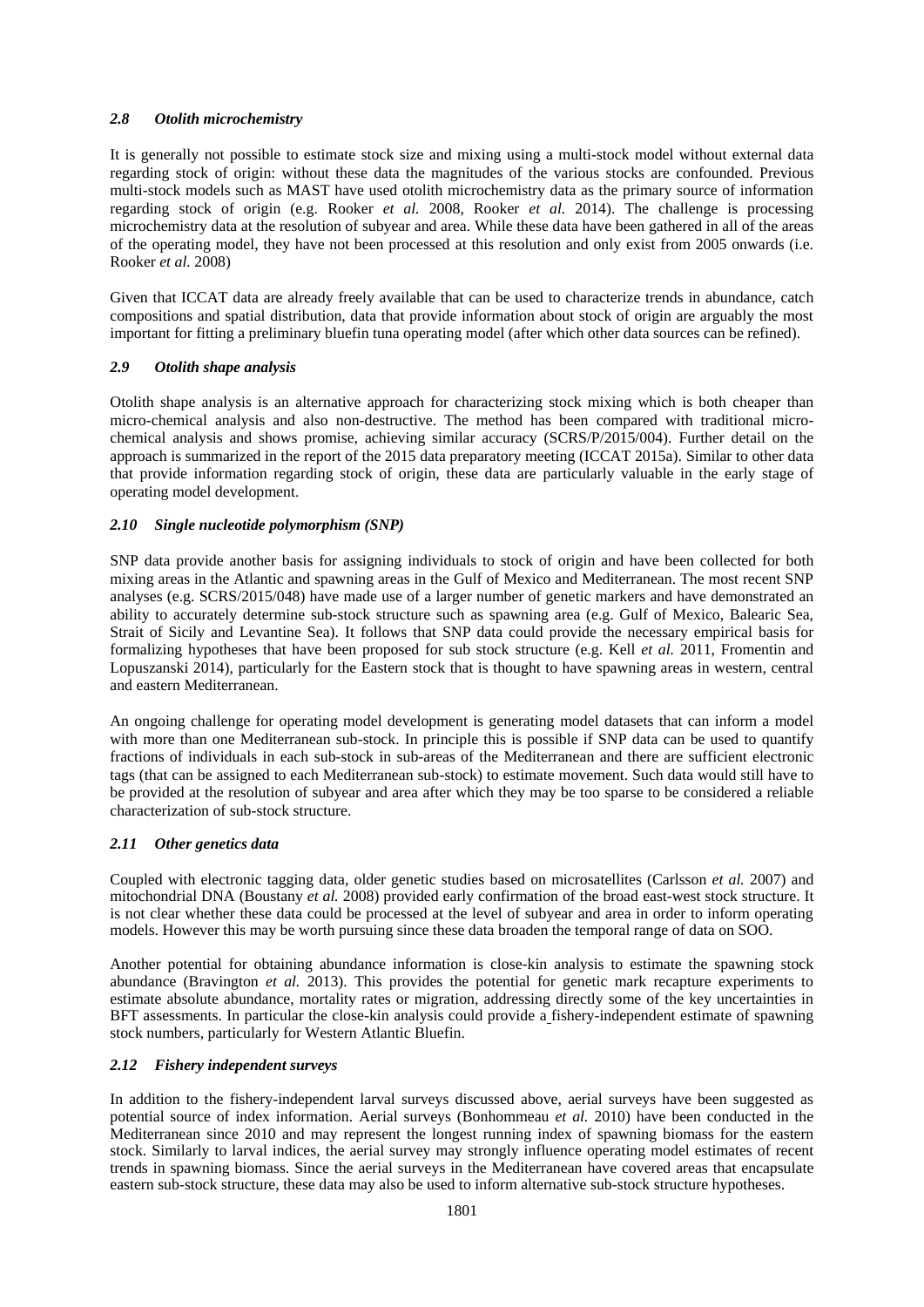Similar aerial surveys have been proposed for the Western stock in addition to a western hydro acoustic survey and a hydro acoustic curtain in the Strait of Gibraltar. While such proposals may not necessarily support operating model development, these data may support management procedures in the future. It follows that it is important to characterize metadata for these types of future data collection programs.

## *2.13 Growth and aging*

The operating model is fitted to catch-at-length data and predicts fishing mortality rate by length class for each fleet. The operating model therefore requires an inverse age-length key (probability of an individual being in a length class given it is of an age class) to convert estimates of fishing mortality rate at length to fishing mortality rate at age. The operating model either (1) applies a static, user-specified inverse age-length key or (2) attempts to generate a dynamic inverse age-length key from model predicted fishing mortality rate and user-specified variability in individual growths. In either case, growth must be characterized in order to develop these keys and also predict the weight of individuals of a given age class. Since the inverse age-length keys are a requirement of the operating model and are not yet available, their derivation is priority for developing a preliminary operating model.

# *2.14 Maturity*

There have been numerous studies focused on bluefin tuna reproductive biology with which to characterize maturity at age and fecundity in general (e.g. Corriero *et al.* 2005, Medina *et al.* 2007, Diaz 2010, Aranda *et al.*  2013, Knapp *et al.* 2014). However participants of the recent data-preparatory meeting (ICCAT 2015) concluded that the body of work on bluefin tuna reproduction should be reconsidered prior to the next assessment. It may be possible to identify a various hypotheses for bluefin tuna maturity and fecundity that are represented by operating models. Participants of the same meeting (ICCAT 2015) also reiterated an ongoing concern that the age-at-maturity estimated from fish on the spawning grounds may not be representative of reproductive contribution at age of the wider population. Again this source of uncertainty may be formalized in operating models.

## **3 Discussion**

## *3.1 Strategy for operating model development and data priorities*

In settings where MSE has been successful it has been an iterative process (Punt *et al.* 2014). It is generally recognised that stakeholders require prior exposure to MSE concepts in order to identify operating models and performance metrics. In recognition of this, it is a priority to develop a working MSE framework based on operating models fitted to data in order to advance the GBYP MSE process. A fitted operating model also allows data providers to see the benefit of their contributions and allows further refinement of the broader MSE framework.

A possible strategy for operating model development is to fit the model to ICCAT data that are freely available and admit more rigorous data to the model as they become available (e.g. standardized indices, PSAT tagging data). Catch data, relative abundance indices and length composition data are currently available as are the parameters to produce preliminary inverse age-length keys and maturity schedules. It follows that the most significant data gaps for developing a preliminary operating model are data regarding stock of origin (e.g. otolith microchemistry, SNP) and movement (e.g. PSAT data). If simplified gravity movement models are assumed tagging data are not necessary to estimate seasonal spatial distribution. As more detailed PSAT data become available alternative movement models can be considered such as age-based movement.

## *3.2 Possible alternative operating models arising from data assumptions*

In this document we discuss various ways in which data can be interpreted by operating models. These may be considered for alternative operating model hypotheses. For example:

- (1) (a) inclusion / (b) exclusion of larval indices
- (2) (a) inclusion / (b) exclusion of PSAT tags of unknown stock of origin (SOO)
- (3) (a) *apriori* assignment of SOO to PSATs / (b) within model assignment of SOO based on stock ratios in tag track areas / (c) within model assignment of SOO based on predicted movements of stocks.
- (4) (a) inclusion of all conventional tags / (b) observer recaptures only / (c) exclusion of conventional tags
- (5) fleet definitions (e.g. all fleets of gear types are aggregated)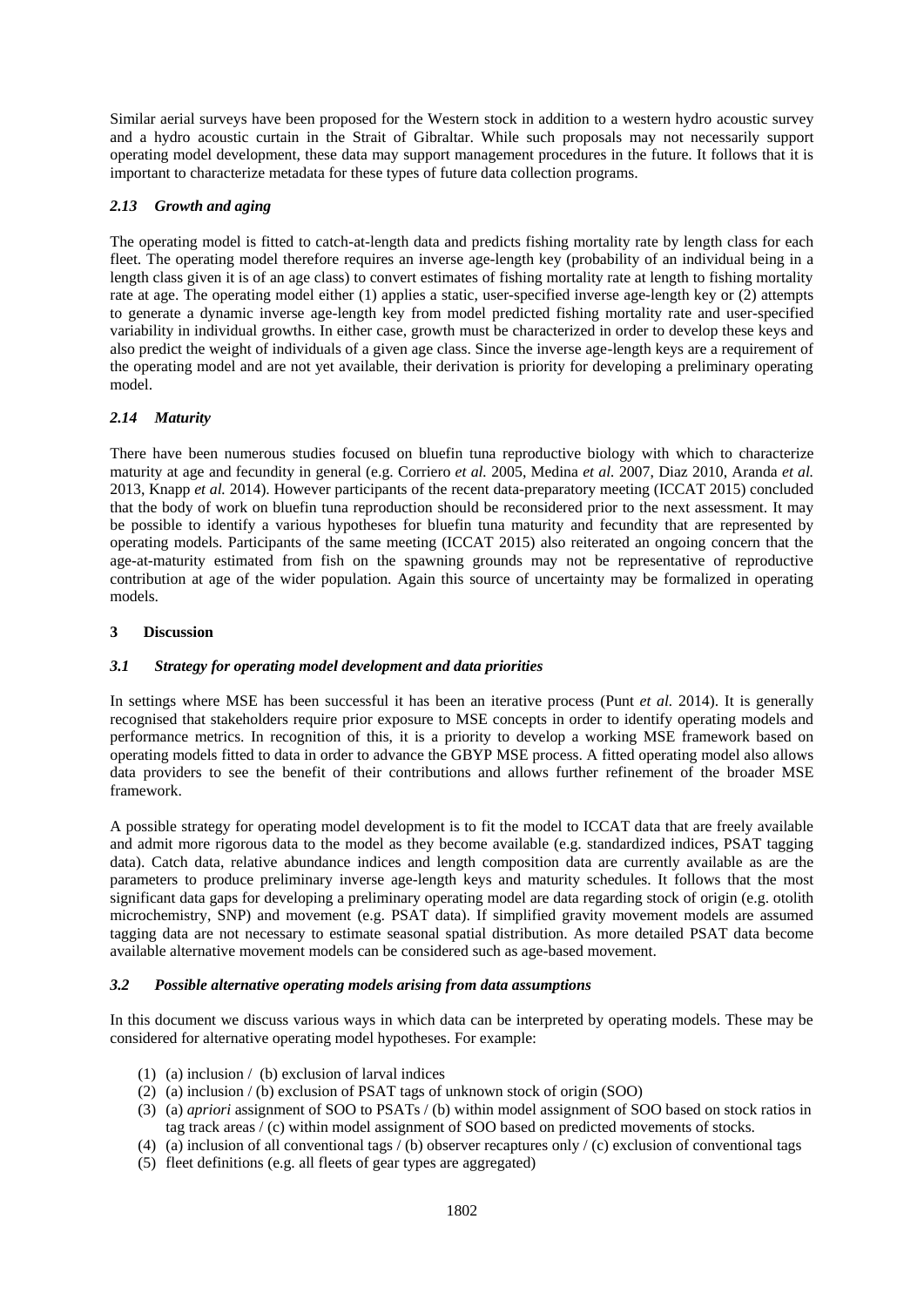- (6) (a) movement by discrete age groups  $/(b)$  movement continuously changing with age  $/(c)$  age-invariant movement
- (7) weighting of various data regarding stock of origin (Otolith microchemistry, otolith shape, SNP, mtDNA)
- (8) Mediterranean sub-stock structure: (a) aggregated / (b) western-eastern / (c) western-central-eastern
- (9) historical biases in catch reporting
- (10) future biases in catch reporting
- (11) weighting of catch-at-length data (scenarios for effective sample size).
- (12) hyperstability / hyperdepletion in relative abundance indices
- (13) recruitment based on spawning stock biomass (a) in spawning area (b) stock-wide

#### *3.3 Opportunities*

The operating model has been subject to simulation testing (SCRS/2015/179) to evaluate estimation performance. These simulations can be broadened to establish which data are most critical in determining model predictions of stock status and productivity. This type of value of information analysis may provide a more rigorous basis for prioritising data gathering to support operating model development.

#### **4 Acknowledgements**

This work was carried out by TC under the provision of the ICCAT Atlantic Wide Research Programme for Bluefin Tuna (GBYP), funded by the European Union, several ICCAT CPCs, the ICCAT Secretariat and by other entities (see: http://www.iccat.int/GBYP/en/Budget.htm). The contents of this paper do not necessarily reflect the point of view of ICCAT or other funders and in no ways anticipate ICCAT future policy in this area.

#### **References**

- Ahrens, R., Walters, C. 2005. Why are there still large pelagic predators in the oceans? Evidence of severe hyper-depletion in longline catch-per-effort. WCPFC-SC1 ME-WP-3. Available [https://www.wcpfc.int/system/files/SC1\\_ME\\_WP\\_3.pdf](https://www.wcpfc.int/system/files/SC1_ME_WP_3.pdf) [accessed September 2015].
- Aranda, G., Medina, A., Santos, A., Abascal, F.J., Galaz, T. 2013. Evaluation of Atlantic bluefin tuna reproductive potential from ovarian histology and its use in stock assessments. Journal of Sea Research. 76: 154-160.
- Block, B., A., Teo, S.L.H., Walli, A., Boustany, A., Stokesbury, M.J.W., Farwell, C.J., Weng, K.C., Heidi, D., Williams, T.D. 2005. Electronic tagging and population structure of Atlantic bluefin tuna. Nature. 434: 1121- 1127.
- Bonhommeau, S., Farrugio, H., Poisson, F, Fromentin, J-M. 2010. Aerial surveys of bluefin tuna in the western Mediterranean sea: retrospective, prospective, perspective. Collect. Vol. Sci. Pap. ICCAT, 65(3): 801-811 (2010).
- Boustany, A. M., Reeb C. A., Block B. A. 2008. Mitochondrial DNA and electronic tracking reveal population structure of Atlantic bluefin tuna (*Thunnus thynnus*). Marine Biology 156:13–24.
- Bravington, M. V., Grewe, P.G., Davies, C.R. 2013. Fishery-independent estimate of spawning biomass of Southern Bluefin Tuna through identification of close-kin using genetic markers. FRDC Report 2007/034. CSIRO, Australia.
- Butterworth, D.S., Punt, A.E., 1999. Experiences in the evaluation and implementation of management procedures. ICES J. Mar. Sci. 56, 985-998.
- Candy, S.G. 2008. Estimation of effective sample size for catch-at-age and catch-at-length data using simulated data from the Dirichlet-multinomial distribution. CCAMLR Science. 15: 115-138.
- Carruthers, T.R., McAllister, M. 2010. Estimating reporting rates using coincidental tag recaptures. Journal of Aquatic Living Resources. 23: 343-352.
- Carruthers, T.R., Ahrens, R.N.M., McAllister, M.K., Walters, C. 2011. Integrating imputation and standardization of catch rate data in the calculation of relative abundance indices. Fish. Res. 109(1): 157-167.
- Carruthers, T.R., Fonteneau, A., Hallier, J-P. 2014. Estimating tag reporting rates for tropical tuna fleets of the Indian Ocean. 155: 20-32.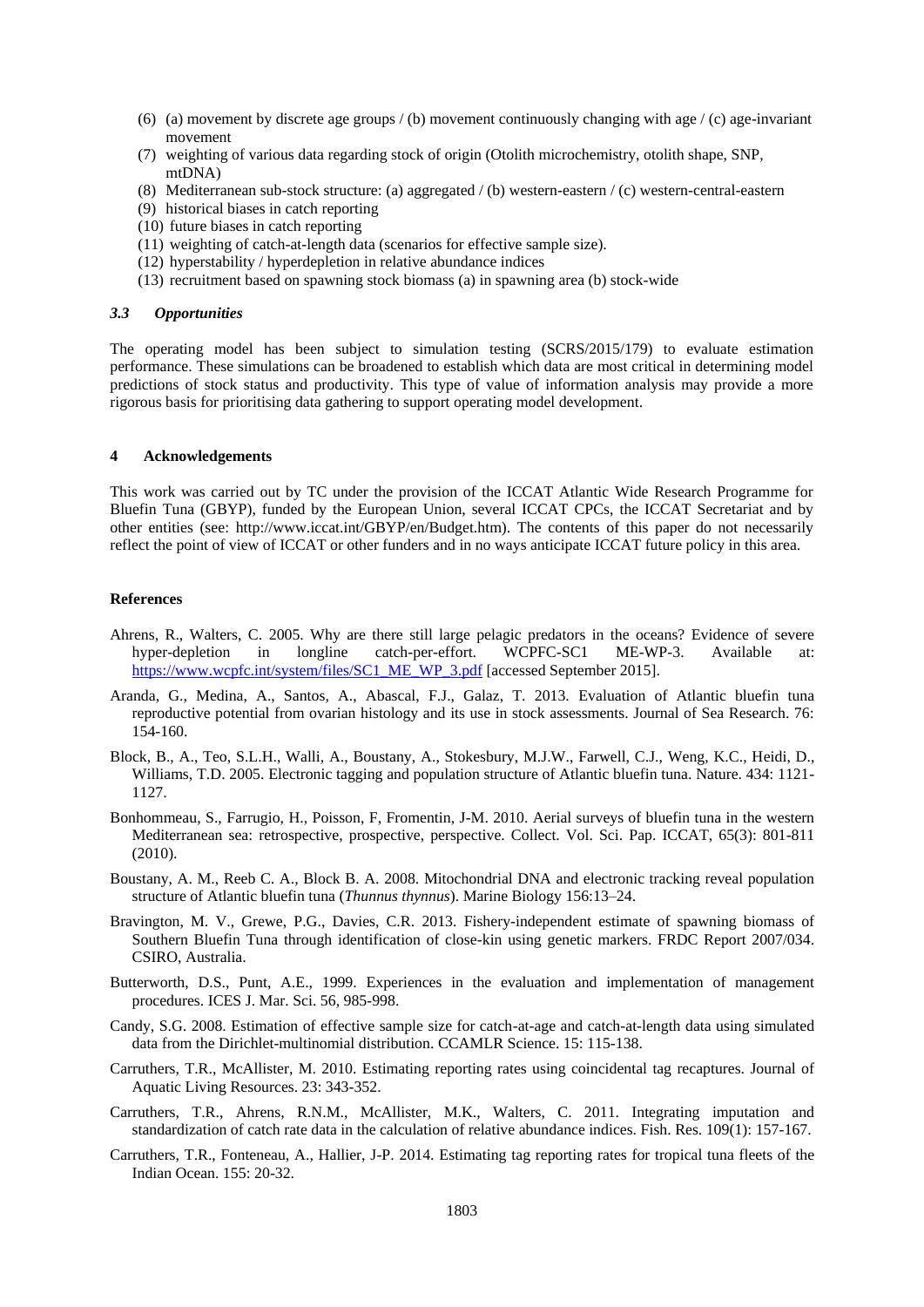- Carruthers, T.R., Kell, L.T., Butterworth, D.S., Maunder, M.N., Geromont, H.F., Walters, C., McAllister, M.K., Hillary, R., Levontin, P., Kitakado, T., Davies, C.R. 2015a. Performance review of simple management procedures. ICES J. Mar. Sci. In press.
- Carruthers, T.R., McAllister, M.K. Taylor, N.G. 2011. Spatial surplus production modelling of Atlantic Tunas and Billfish. Ecological Applications. 21: 2734-2755.
- Carruthers, T.R., Walters, J.F., McAllister, M.K., Bryan, M.D. 2015b. Modelling age-dependent movement: an application to red and gag groupers in the Gulf of Mexico. 72(8): 1159-1176. doi: 10.1139/cjfas-2014-0471
- Cermeno, P., Quilez-Badia, G., Ospina-Alvarez, A., Sainz-Trapaga, S., Boustany, A., Seitz, A.C., Tudela, S., Block, B.A. 2015. Electronic tagging of Atlantic bluefin tuna (*Thunnus thynnus,* L.) reveals habitat use and behaviors in the Mediterranean Sea. PLoS ONE 10 (2): e0116638. doi: 0.1371/journal.pone.0116638
- CCSBT. 2011. Report of the Sixteenth Meeting of the Scientific Committee. Bali, Indonesia. Commission for the Conservation of Southern Bluefin Tuna. Available at: http://www.ccsbt.org/userfiles/file/docs\_english/meetings/meeting\_reports/ccsbt\_18/report\_of\_SC16.pdf
- Cochrane, K L., Butterworth, D.S., De Oliveira, J.A.A., Roel, B.A., 1998. Management procedures in a fishery based on highly variable stocks and with conflicting objectives: experiences in the South African pelagic fishery. Rev. Fish. Biol. Fisher. 8, 177-214.
- Corriero, A., Karakulak, S., Santamaria, N., Deflorio, M., Spedicato, D., Addis, P., Desantis, S., Cirillo, F., FenechFarrugia, A., Vassallo-Agius, R., de la Serna, J. M., Oray, Y., Cau, A., Megalofonou, P., Metrio, G., 2005. Size and age at sexual maturity of female bluefin tuna (*Thunnus thynnus* L. 1758) from the Mediterranean Sea. Journal of Applied Ichthyology 21, 483–486.
- Diaz, G. 2010. A revision of western Atlantic bluefin tuna age of maturity derived from size samples collected by the Japanese longline fleet in the Gulf of Mexico (1975-1980). ICCAT, Collect. Vol. Sci. Pap. 66 (3): 1216-1226.
- Fournier, D.A., Hampton, J., Sibert, J.R. 1998. MULTIFAN-CL: a length-based, age-structured model for fisheries stock assessment, with application to South Pacific albacore, *Thunnus alalunga*. Can. J. Fish. Aqua. Sci. 55: 2105-2116.
- Fournier, D.A., Skaug, H.J., Ancheta, J., Ianelli, J., Magnusson, A., Maunder, M., Nielsen, A. and Sibert, J. 2012. AD Model Builder: using automatic differentiation for statistical inference of highly parameterized complex nonlinear models. Optim. Meth. Soft. 27 (2): 233-249.
- Francis, R,I.C,C. 2011. Data weighting in statistical fisheries stock assessment models. Can. J. Fish. Aqua. Sci. 68(6): 1124-1138.
- Fromentin, J.M. 2009, Lessons from the past: investigating historical data from bluefin tuna fisheries}, Fish and Fisheries, 10, 2, 197--216, Wiley Online Library.
- Fromentin, J-M., Bonhommeau, S., Arrizabalaga, H., Kell, L.T. 2014. The spectre of uncertainty in management of exploited fish stocks: the illustrative case of Atlantic bluefin tuna. Mar. Pol. 47:8-14.
- Fournier, D.A., Hampton, J., Sibert, J.R. 1998. MULTIFAN-CL: a length-based, age-structured model for fisheries stock assessment, with application to South Pacific albacore, Thunnus alalunga. Can. J. Fish. Aqua. Sci. 55: 2105-2116.
- GBYP. 2014. ICCAT Atlantic wide research programme for Bluefin Tuna. Available online at: http://www.iccat.int/GBYP/en/index.htm [accessed October 2014]
- Hilborn, R. 2003. The state of the art in stock assessment: where we are and where we are going. Scientia Marina. 67 (supplement 1): 15-20.
- Hillary, R.M., Million, J., Anganuzzi, A., Areso, J.J. 2008. Tag shedding and reporting rate estimates for Indian Ocean tuna using double-tagging and tag-seeding experiments. Working paper of the Indian Ocean Tuna Commission. IOTC-2008-WPTDA-04. Available at: <http://www.iotc.org/files/proceedings/2008/wptda/IOTC-2008-WPTDA-04.pdf> [accessed September 2015]
- ICCAT 2014a. Report of the 1st Meeting of ICCAT GBYP Core Modelling Group. Available at: [http://www.iccat.int/GBYP/Documents/MODELLING/PHASE%204/BFTMSE\\_CMG1\\_Report.pdf](http://www.iccat.int/GBYP/Documents/MODELLING/PHASE%204/BFTMSE_CMG1_Report.pdf) [accessed September 2015]
- ICCAT 2014b. Executive summary 2014, status of Eastern stock of Atlantic bluefin tuna. Available at: [https://www.iccat.int/Documents/SCRS/ExecSum/BFT\\_EN.pdf](https://www.iccat.int/Documents/SCRS/ExecSum/BFT_EN.pdf) [accessed September 2015]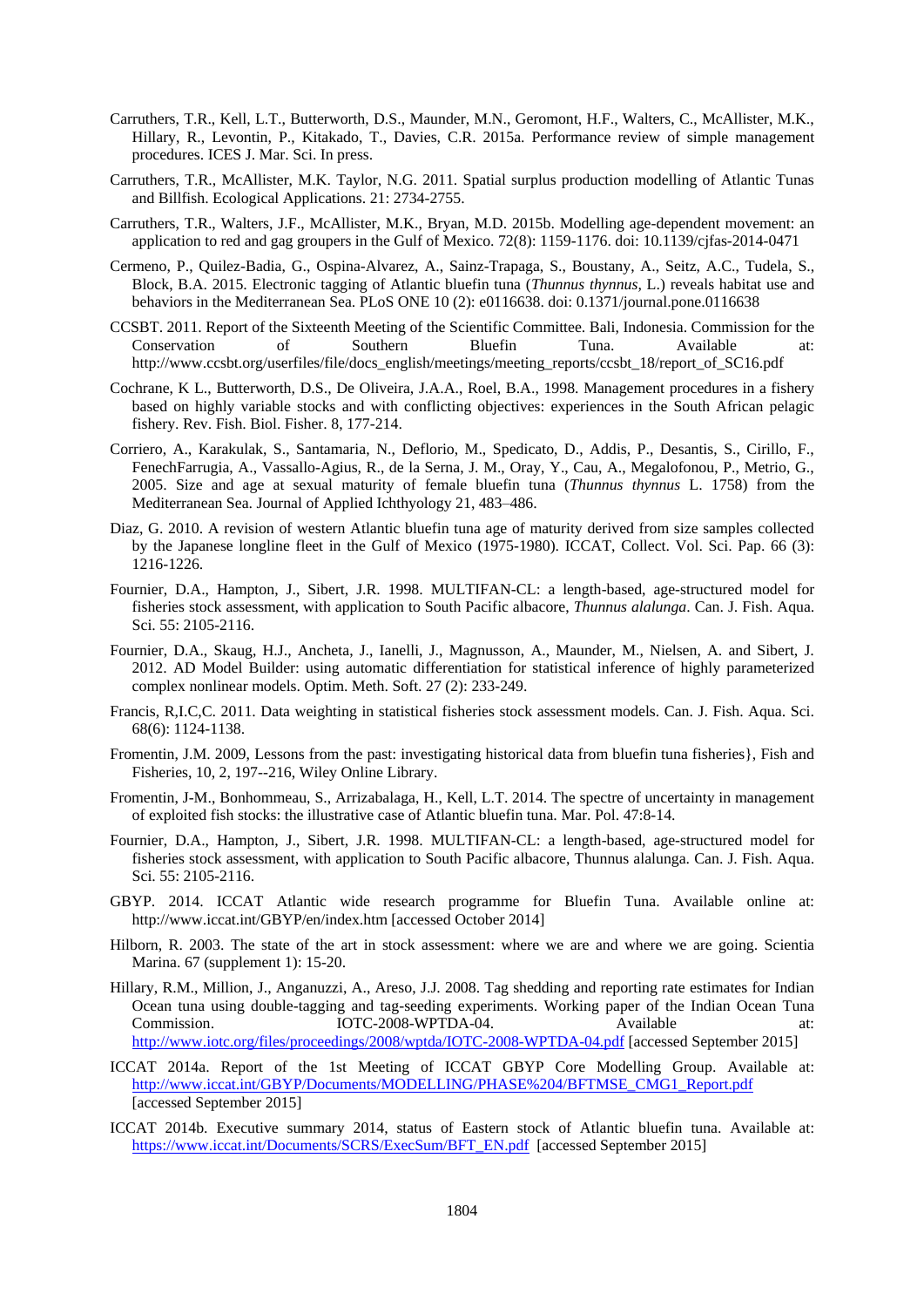- ICCAT 2015a. Report of the 2015 ICCAT bluefin data preparatory meeting. Available at: [https://www.iccat.int/Documents/Meetings/Docs/BFT\\_DATA\\_PREP\\_2015\\_eng.pdf](https://www.iccat.int/Documents/Meetings/Docs/BFT_DATA_PREP_2015_eng.pdf) [accessed September 2015).
- ICCAT 2015b. Information published on TaskII Catch and Effort (T2CE). Available at: <https://www.iccat.int/Data/t2ce-ENG.pdf> [accessed September 2015]
- ICCAT 2015c. CATDIS readme file. Available at: [http://www.iccat.int/Data/Catdis/Readme\\_catdis.docx](http://www.iccat.int/Data/Catdis/Readme_catdis.docx) [accessed September 2015]
- Ingram, G.W., Jr., D. Alvarez-Berastegui, P. Reglero, R. Balbín, A. García5, and F. Alemany. 2016. In press. SCRS/2015/035. Indices of larval bluefin tuna (*Thunnus thynnus*) in the Western Mediterranean Sea (2001- 2013).
- Kimoto, A., Takeuchi, Y., Itoh, T. 2015. Updated standardized bluefin CPUE from the Japanese longline fishery in the Atlantic to 2014 fishing year. ICCAT, Col. Vol. Sci. Pap., 71(2): 1059-1097.
- Knapp, J.M, Aranda, G., Medina, A., Lutcavage, M. 2014. Comparative assessment of the reproductive status of female Atlantic bluefin tuna from the Gulf of Mexico and the Mediterranean Sea. PLOS One. doi: 10.1371/journal.pone.0098233.
- Leach, A.W., Levontin, P., Holt, J., Kell, L.T., Mumford, J.D. 2014. Identification and prioritization of uncertainties for management of Eastern Atlantic bluefin tuna (Thunnus thynnus). Marine Policy. 48: 84- 92.
- Levontin, P., Leach, A.W., Holt, J., Mumford, J.D., and Kell.L. 2014. Specifying and weighting scenarios for MSE robustness trials. Collect. Vol. Sci. Pap. ICCAT, 71(3): 1326-1343 (2015).
- LPRC. 2015. Large pelagics research centre. Available at:<http://www.tunalab.org/> [accessed September 2015]
- Lutcavage, M.E., Galuardi, B., Lam, T.C.H. 2012. Predicting potential Atlantic spawning grounds of western Atlantic bluefin tuna based on electronic tagging results, 2002-2011. Col. Vol. Sci. Pap. ICCAT. 69(2): 955- 961.
- Maunder M.N., Punt, A.E. 2013. A review of integrated analysis in fisheries stock assessment. Fisheries Research. 142: 61-74.
- Medina, A., Abascal, F.J., Aragon, L, Mourente G, Aranda, G., *et al.* 2007. Influence of sampling gear in assessment of reproductive parameters for bluefin tuna in the western Mediterranean. Mar. Ecol. Prog. Ser. 337: 221-230.
- Punt, A.E., Butterworth, D.S., de Moore, C. L., De Oliveira, J. A. A., Haddon, M. 2014. Management strategy evaluation: best practices. Fish and Fisheries. doi: 10.1111/faf.12104
- Rooker, J. R., Arrizabalaga, H., Fraile, I., Secor, D.H., Dettman, D.L., Abid, N., Addis, P., Deguara, S., Saadet Karakulak, F., Kimoto, A., Sakai, O., Macias, D., Santos, M.N. Crossing the line: migratory and homing behaviors of Atlantic bluefin tuna. Mar. Ecol. Prog. Ser. 504: 265-276.
- Rooker JR, Secor DH, De Metrio G, Schloesser R, Block BA, *et al.* 2008. Natal homing and connectivity in Atlantic bluefin tuna populations. Science 322: 742–744.
- Anon. 2014. Report of the 2013 Meeting on Bluefin Stock Assessment Methods. Gloucester, Massachusetts, United States – July 20 to 22, 2013. ICCAT Col. Vol. Sci. Pap. 70(1): 160-189.
- Taylor, N.G., McAllister, M.K., Lawson, G. L. Carruthers, T.R., Block, B.A. 2011. Atlantic bluefin tuna: a novel multistock spatial model for assessment of population biomass. PLoS ONE. 6(12):1:10.
- Thompson, G.G. 1994. Confounding of gear selectivity and the natural mortality rate in cases where the former is a non-monotone function of age. Can. J. Fish. Aqua. Sci. 51:2654-2664.
- Walli A, Teo SLH, Boustany A, Farwell CJ, Williams T, Dewar, H., Prince, E., Block, B.A. 2009. Seasonal movements, aggregations and diving behavior of Atlantic bluefin tuna (Thunnus thynnus) revealed with archival tags. PloS ONE 4: e6151. doi: 10.1371/journal.pone.0006151
- Walters, C., Essington, T. 2010. Recovery of Bioenergetics Parameters from Information on Growth: Overview of an Approach Based on Statistical Analysis of Tagging and Size-At-Age Data. The Open Fish Science Journal, 2010, 3, 52-68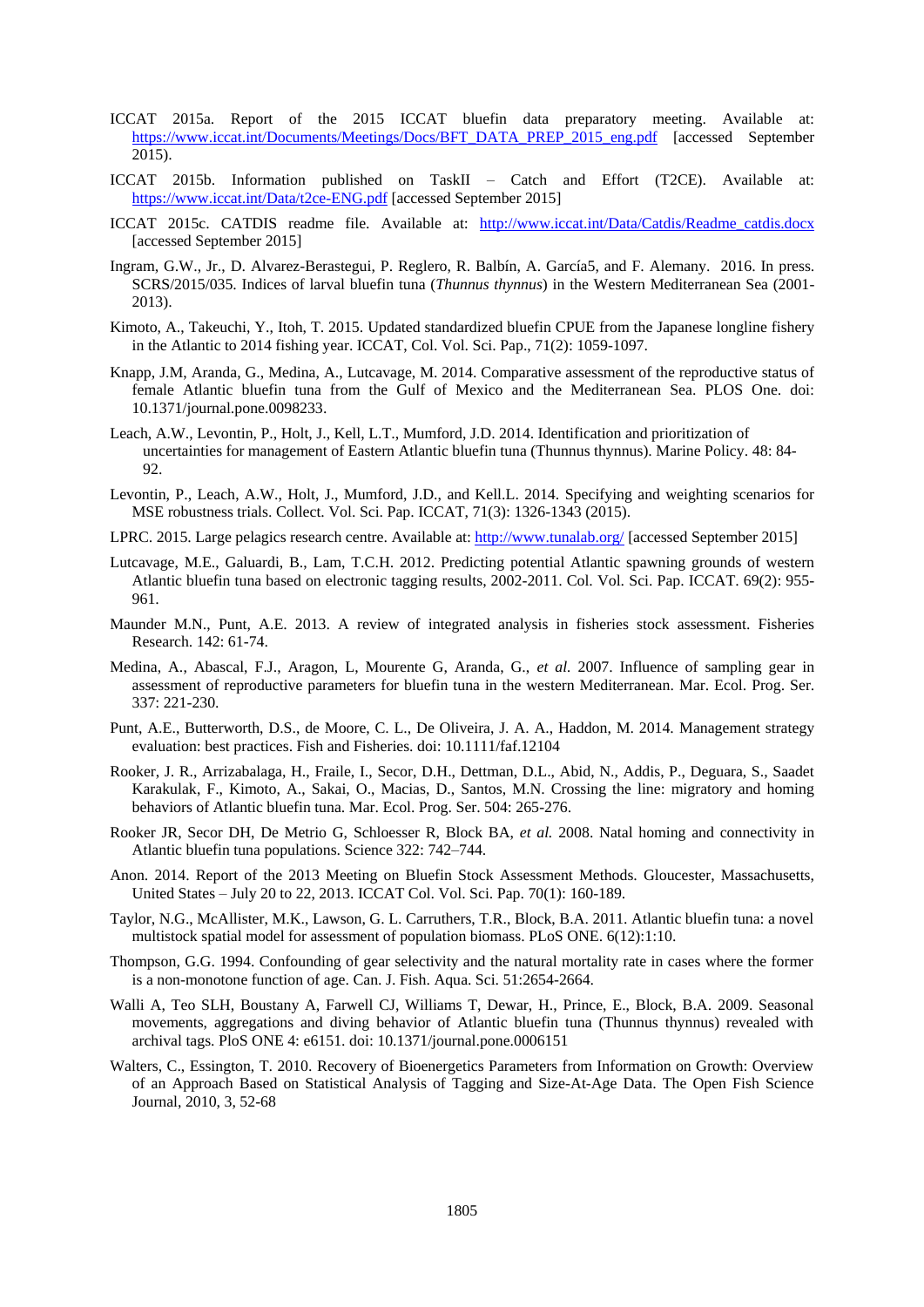**Table 1.** Simplified summary of data to inform operating models for Atlantic bluefin tuna. Spatial range either refers to the areas of **Figure 1** or stock (Es = eastern stock, Ws = western stock).

| Type of data (Informs)                                                           | Year range     | Til      | <b>Spatial</b> | Can be by | Contact                 | Collab | <b>Available to:</b> |                              |              | Used in |  |  |
|----------------------------------------------------------------------------------|----------------|----------|----------------|-----------|-------------------------|--------|----------------------|------------------------------|--------------|---------|--|--|
|                                                                                  |                |          | range          | season?   |                         |        | TC CMG ICCAT ALL     |                              | OM?          |         |  |  |
| 1. CPUE indices (relative abundance, movement, performance at stakeholder level) |                |          |                |           |                         |        |                      |                              |              |         |  |  |
| 1.1. ICCAT task II CPUE                                                          | 1950-2014      | œ        | All            | Υ         | Carlos Palma (ICCAT)    | Υ      | Y                    | Y                            | Y<br>Y       | Yes     |  |  |
|                                                                                  | 1976-2013      | $\infty$ |                | Υ         |                         | Y      | N                    | N<br>N                       | $\mathsf{N}$ | Not yet |  |  |
| 1.2. Japanese LL standardized spatial                                            | 1990-2013      | $\infty$ | E, NE, W, C    | Y         | Ai Kimoto               | Υ      | N                    | N<br>N                       | N            | Not yet |  |  |
|                                                                                  | 1992-2014      | $\infty$ | W              | Υ         |                         | Υ      | N                    | N<br>N                       | N            | Not yet |  |  |
| 1.3. USA LL standardized spatial                                                 | 1992-2004      | $\infty$ | GOM            | Υ         |                         | Υ      | N                    | $\mathsf{N}$<br>$\mathsf{N}$ | N            | Not yet |  |  |
|                                                                                  | 2005-2014      | $\infty$ | GOM            | Υ         | Matt Lauretta (NOAA)    | Y      | N                    | N<br>N                       | $\mathsf{N}$ | Not yet |  |  |
| 1.4. USA HL standardized spatial                                                 | 1980-2014      | $\infty$ | W              | Υ         |                         | Y      | N                    | N<br>N                       | N            | Not yet |  |  |
| 1.5. USA RR standardized spatial                                                 | 1992-2014      | $\infty$ | W              | Υ         |                         |        |                      |                              |              |         |  |  |
| 1.6. USA-CAN LL standardized spatial                                             | 1992-2014      | $\infty$ | w, c           | Υ         | M. Lauretta (NOAA) /    | Υ      | N                    | N<br>N                       | N            | Not yet |  |  |
| 1.7. USA-CAN HL standardized spatial                                             | 1993-2014      | $\infty$ | W, C           | Υ         | A. Hanke (DFO)          | Υ      | N                    | N<br>N                       | $\mathsf{N}$ | Not yet |  |  |
| 1.8. CAN LL standardized                                                         |                | $\infty$ | W, GSL         | Υ         |                         | Y      | N                    | N<br>N                       | $\mathsf{N}$ | Not yet |  |  |
|                                                                                  | 1981-2014      | œ        | GSL            | Υ         | Alex Hanke (DFO)        | Υ      | N                    | $\mathsf{N}$<br>N            | N            | Not yet |  |  |
| 1.9. CAN HL standardized                                                         | 1988-2014      | $\infty$ | W              | Y         |                         | Y      | N                    | N<br>N                       | $\mathsf{N}$ | Not yet |  |  |
| 1.10. TWN LL standardized                                                        | 1960-2004      | 2004     | W, NE, E       | Υ         | Julia Huang (NTOU)      |        | N                    | $\mathsf{N}$<br>N            | $\mathsf{N}$ | Not yet |  |  |
| 1.11. MOR TRAP standardized                                                      | 1981-2014      | $\infty$ | <b>WM</b>      | Υ         | N. Abid                 |        | N                    | N<br>N                       | N            | Not yet |  |  |
| 1.12. POR TRAP standardized                                                      |                |          | W, WM          | Y         |                         |        | N                    | N<br>N                       | N            | Not yet |  |  |
| 1.13. ESP TRAP standardized                                                      |                |          | W, WM          | Υ         | Jose Miguel de la Serna |        | N                    | N<br>$\mathsf{N}$            | N            | Not yet |  |  |
| 1.14 ITA TRAP standardised                                                       |                |          | <b>CM</b>      | Υ         | Pierantonio Addis       | Υ      |                      | N<br>N                       | N            | Not yet |  |  |
|                                                                                  |                |          |                |           |                         |        |                      |                              |              |         |  |  |
| 2. Larval indices (SSB, movement)                                                |                |          |                |           |                         |        |                      |                              |              |         |  |  |
| 2.1. USA                                                                         | 1977-2013      | $\infty$ | GOM            | Υ         | Walter Ingram (NOAA)    | Υ      | N                    | $\mathsf{N}$<br>${\sf N}$    | $\mathsf{N}$ | Not yet |  |  |
| 2.2 ESP                                                                          | 01-'05 '12-'13 |          | 2018 W Med     | Υ         | Franciso Alemany (IEO)  | Υ      | N                    | $\mathsf{N}$<br>${\sf N}$    | $\mathsf{N}$ | Not yet |  |  |
| 3. Catches (stock size, harvest rate)                                            |                |          |                |           |                         |        |                      |                              |              |         |  |  |
| 3.1. ICCAT task I                                                                |                | $\infty$ | non-spatial    | N         |                         | Υ      | Υ                    | Y                            | Y<br>Y       | Yes     |  |  |
| 3.2. ICCAT task II                                                               | 1950-2015      |          | All            | Υ         | Carlos Palma (ICCAT)    | Y      | Υ                    | Υ                            | Y<br>Y       | Yes     |  |  |
| 3.3 GBYP                                                                         | 1512-1950      |          | E, M           | Y         | Carlos Palma (ICCAT)    | Y      | Y                    | Y                            | Y<br>Υ       | Not yet |  |  |
|                                                                                  |                |          |                |           |                         |        |                      |                              |              |         |  |  |
| 4. Catch composition (selectivity, depletion)                                    | 1950-2015      | $\infty$ | All            | Υ         |                         | Υ      | Υ                    | Υ                            | Υ<br>Υ       | Yes     |  |  |
| 4.1. ICCAT catch-at-size                                                         |                |          | ended WM, EM   | Y         | Carlos Palma (ICCAT)    |        | N                    |                              |              |         |  |  |
| 4.2. Stereo video caging                                                         | 2014           |          |                |           | Mauricio Ortiz (ICCAT)  |        |                      | N<br>${\sf N}$               | $\mathsf{N}$ | Not yet |  |  |
| 4.3. Canadian fisheries<br>4.4 GBYP Historical catches                           | 1910-1950      | $\equiv$ |                | N<br>Y    | Alex Hanke (DFO)        | Y      | N                    | Y<br>Y                       | Y            |         |  |  |
|                                                                                  |                |          | E, M           |           | Carlos Palma (ICCAT)    |        |                      |                              |              | Not yet |  |  |
| 5. Conventional tags (feasible movement, growth, GTG heterogeneity)              |                |          |                |           |                         |        |                      |                              |              |         |  |  |
| <b>5.1. ICCAT</b>                                                                | 1954-2014      | 2015 All |                | Υ         | Carlos Palma (ICCAT)    | Y      | Y                    | Y                            | Y<br>Y       | Yes     |  |  |
| 6. SI archival tags (feasible movement)                                          |                |          |                |           |                         |        |                      |                              |              |         |  |  |
| 6.1. LPRC (n=4000)                                                               | 2011-2015      |          | W              | Υ         | Molly Lutcavage         |        | N                    | $\mathsf{N}$<br>$\mathsf{N}$ | $\mathsf{N}$ | Not yet |  |  |
|                                                                                  |                |          |                |           |                         |        |                      |                              |              |         |  |  |
| 7. PSAT tags (movement)                                                          |                |          |                |           |                         |        |                      |                              |              |         |  |  |
| 7.1. LPRC (n=423)                                                                | 2005-2009      | ended    | W              | Υ         | Molly Lutcavage         |        | N                    | $\mathsf{N}$<br>${\sf N}$    | N            | Not yet |  |  |
| 7.2. DFO (n=135)                                                                 | 2013-2015      | $\infty$ | GSL,W,GOM      | Υ         | Alex Hanke (DFO)        | Y      | N                    | N<br>N                       | N            | Not yet |  |  |
| 7.3. Stanford (n=1783)                                                           | 1996-2010      | œ        | W              | Υ         | Barbara Block           |        | N                    | N<br>N                       | N            | Not yet |  |  |
| 7.4. GBYP ( $n = 103$ )                                                          | 2012-2014      |          | 2015 E,MED     | Υ         | Antonio Di Natale       | Y      | Y                    | $\mathsf{N}$<br>$\mathsf{N}$ | N            | Not yet |  |  |
| 7.5. WWF ( $n = 100$ )                                                           |                |          |                | Υ         | Pablo Cermeno           |        | N                    | $\mathsf{N}$<br>N            | $\mathsf{N}$ | Not yet |  |  |
| 7.6. SEFSC (NOAA)                                                                | 2011-2013      |          | GOM, W, GSL    | Υ         | Craig Brown             |        | N                    | N<br>N                       | N            | Not yet |  |  |
| 7.7. Acadia (NS)                                                                 |                |          | <b>GSL</b>     | Υ         | Mike Stokesbury         |        | N                    | N<br>N                       | N            | Not yet |  |  |
| 7.8. UCA                                                                         | 2011           |          | ended W, C, WM | Υ         | Antonio Medina          | Y      | Y                    | N<br>N                       | N            | Not yet |  |  |